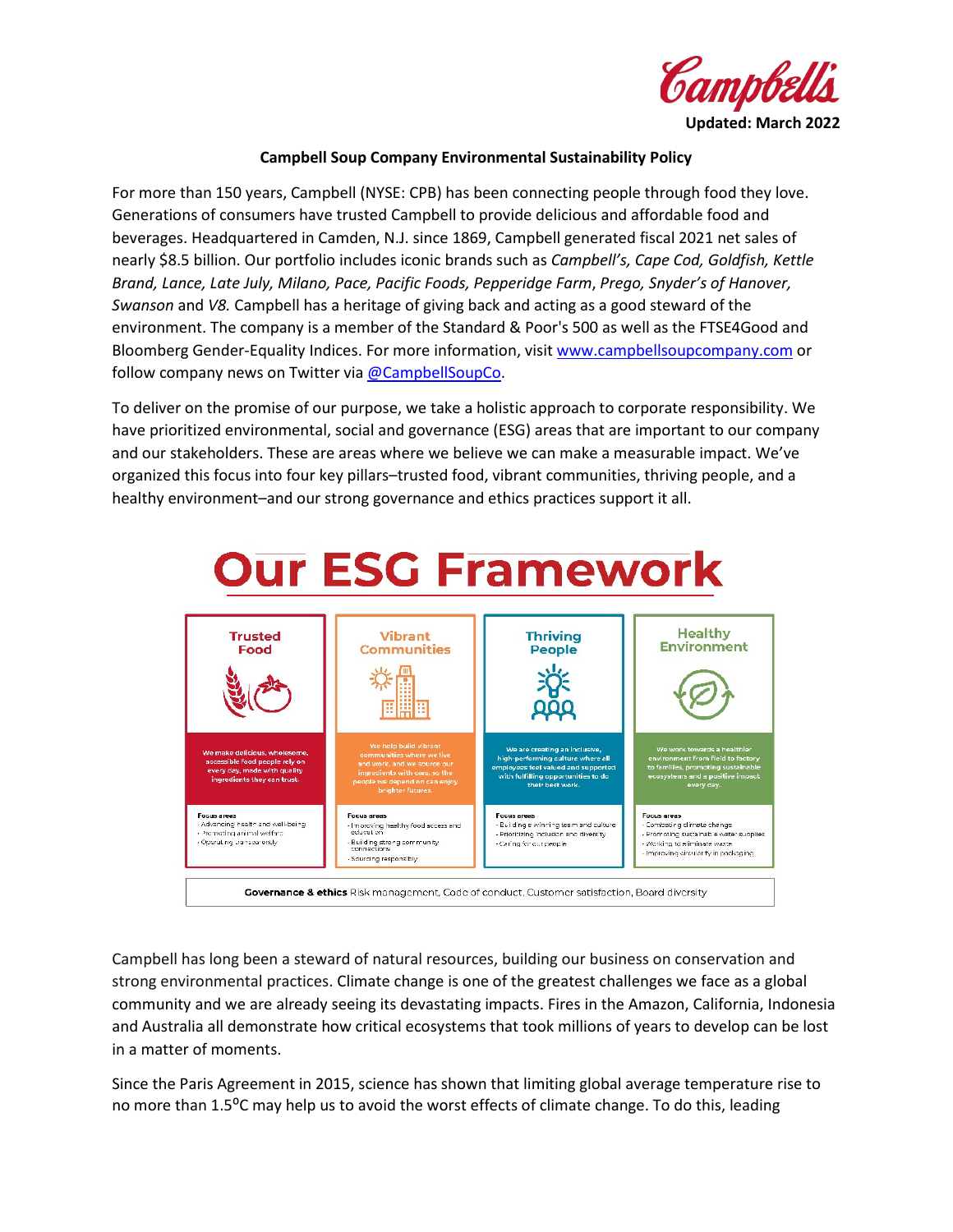scientists indicate that the world must halve global emissions by 2030 and achieve net zero emissions by 2050.

Recognizing the scale of impact that is required to avoid the worst effects of climate change, Campbell is committed to:

- Full compliance with all applicable legal environmental requirements;
- Continuous improvement in environmental performance, including energy, water and waste management, within our production operations and business facilities;
- Setting environmental sustainability goals and reporting progress at least annually to external stakeholders;
- The responsible sourcing of ingredients, packaging materials and other goods and services from suppliers and require suppliers of priority raw materials to comply with Campbell's Responsible [Sourcing Supplier Code;](https://www.campbellsoupcompany.com/wp-content/uploads/2022/02/responsible-sourcing-supplier-code.pdf) and
- Engaging with our growers to encourage sustainable farming practices.

### **Governance**

Oversight of Environmental, Social, and Governance (ESG) activities is managed by the Governance Committee of the Board of Directors and is reflected in the Committee's Charter. The Committee takes an active role in the continued evolution of Campbell's ESG strategy and public reporting. The Vice President of Corporate Responsibility & Sustainability (CR&S) presents to the Governance Committee twice annually. These updates include company ESG performance, risks, and opportunities, and future plans. All new public ESG-related commitments, like our Science-Based Target, must be reviewed by the Governance Committee.

### **Risk Management**

To date, climate-related risks have been identified and assessed through a variety of processes. Campbell has a formal Enterprise Risk Management (ERM) process that is reviewed with the Audit Committee of the Board of Directors annually. Our ERM process includes input from across the company through surveying a broad set of Campbell leaders and subject matter experts. For the most critical risks, enterprise risk profiles and related action plans are developed.

Our top ESG risks are fully embedded within our ERM process. In FY2021, there were multiple climaterelated risk factors included in the top 10, including business continuity; supply chain resiliency and commodity availability; and crisis management. Campbell evaluates operational, supply chain, reputation, and regulatory risks with the help of many internal teams including government and regulatory affairs, sustainability, engineering, and procurement. Campbell also meets with external content experts and stakeholders including values-based investors, activists, and the scientific community to ensure we factor a broad set of perspectives into climate risk assessments. Risks due to climate change are evaluated at a more granular level as they relate to the location of facilities and sourcing regions.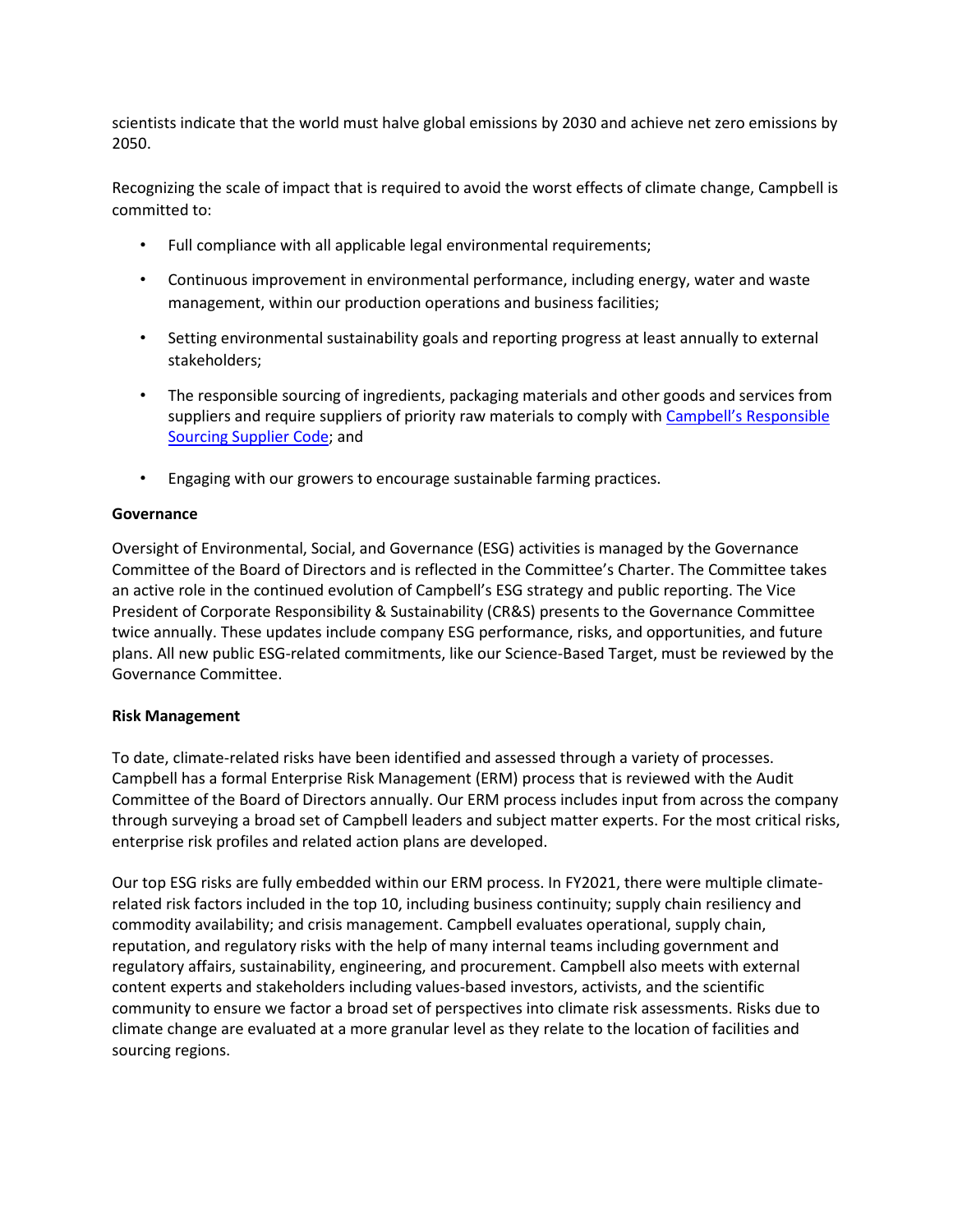In FY2022, Campbell will be conducting a climate risk screening to identify material climate-related risks and opportunities for our business. This screening process will occur in collaboration with dozens of cross-functional partners across the organization and will inform our future climate-related scenario analysis.

## **Science-Based Target**

In October 2020, Campbell committed to setting a science-based target. In March 2022, we announced our new goal to reduce absolute scope 1 and 2 GHG emissions 42% by FY2030 from a FY2020 baseyear. We also commit to reduce absolute scope3 GHG emissions from purchased goods and services and upstream transportation and distribution 25% within the same timeframe.

## **Research and Development ("R&D")**

R&D at Campbell is led by the Executive Vice President for R&D along with the Vice Presidents of Campbell's two operating divisions: Snacks and Meals & Beverages. All three of those officers sit on the Corporate Sustainability Steering Committee. As part of the new product and package development process, R&D partners with other functions to deliver innovative ideas to the marketplace and to renovate existing products to increase consumer satisfaction. R&D partners closely with the Procurement, Supply Chain and Corporate Responsibility & Sustainability teams to ensure that sustainability is considered as an important factor when the Company develops ingredients, processes, and packaging for innovation and renovation activities.

## **Responsible Sourcing and Sustainable Agriculture**

Campbell's Responsible Sourcing Program is embedded in our Procurement Department. We are committed to responsibly sourcing 100% of our priority raw materials. At Campbell, this means that the supplier agrees to and signs [Campbell's Responsible Sourcing Supplier Code](https://www.campbellsoupcompany.com/wp-content/uploads/2022/02/responsible-sourcing-supplier-code.pdf) and discloses the country of origin of the raw material. Where the country of origin or the supplier's geographic location (e.g. watershed or ecoregion) for a priority raw material is deemed high risk, the supplier also must undergo a social and environmental compliance audit. An audit may also be required where other high-risk circumstances exist, such as when a supplier is facing negative public attention, when there is a thirdparty investigation into the supplier's business practices, and/or where Campbell has an organizational focus that relates to the supplier's business practices.

Campbell's Sustainable Agriculture Program focuses on partnerships with growers of key ingredients to protect and replenish natural resources, improve livelihoods on farms and connect farmers with data analytics. Our programs with growers focus on water conservation, greenhouse gas emissions reductions, fertilizer optimization, pesticide risk reductions and improvements to soil health.

# **Production Operations and Business Facilities**

In our owned and leased operations and offices, to the extent we have operational control, we aim to use efficient technologies and apply best practices to optimize energy and water consumption, minimize waste generation, use renewable energy sources, recover value from by-products and control and eliminate emissions, including greenhouse gases. Our engineering teams continuously seek out new technologies and innovative processes to help identify conservation efforts, including partnering with outside parties who have proven successful in improving sustainability practices with other industrial